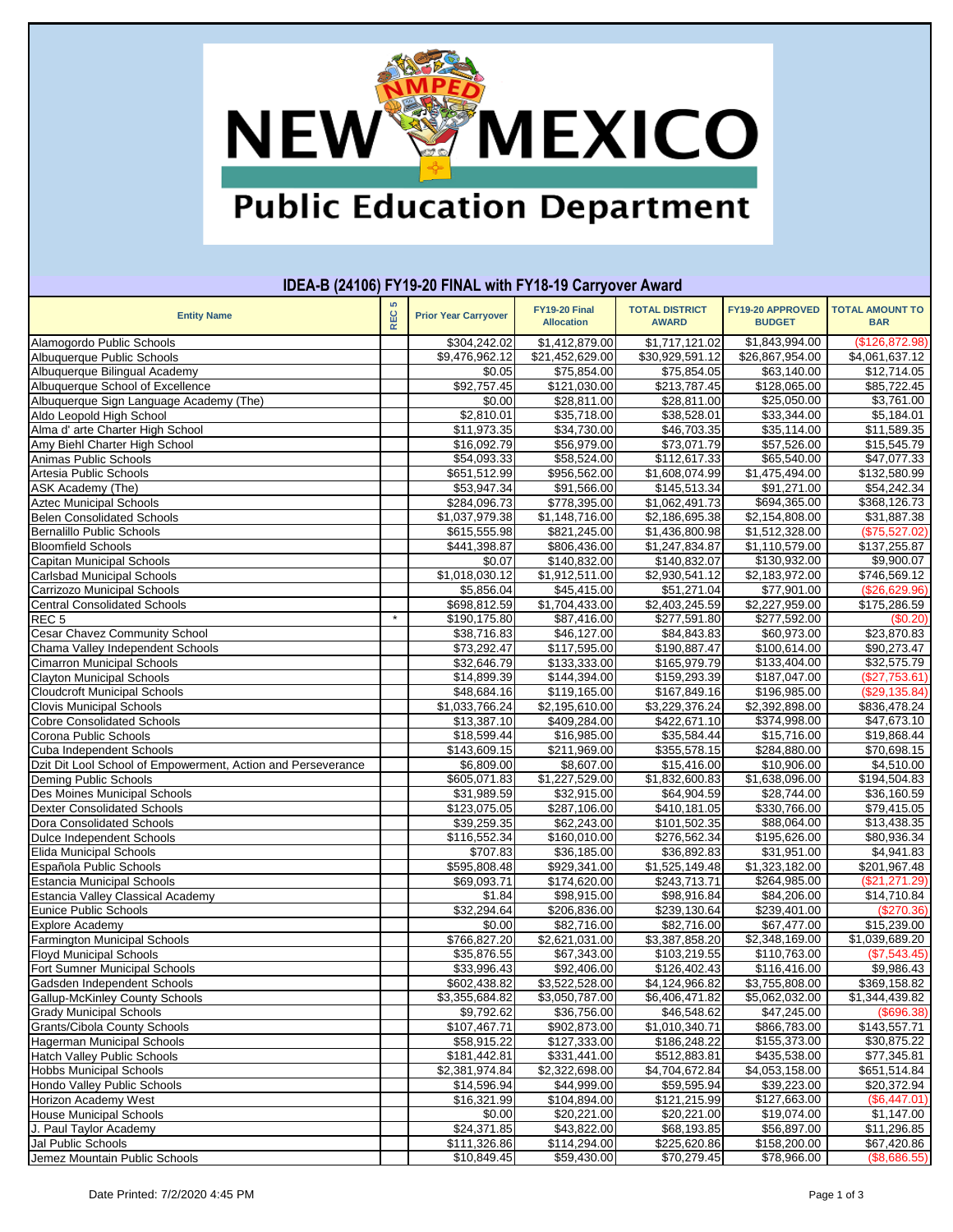

## **Public Education Department**

#### **Entity Name REC 5 Prior Year Carryover FY19-20 Final Allocation TOTAL DISTRICT AWARD FY19-20 APPROVED BUDGET TOTAL AMOUNT TO BAR IDEA-B (24106) FY19-20 FINAL with FY18-19 Carryover Award** Jemez Valley Public Schools \$128,999.03 \$110,555.00 \$239,554.03 \$195,547.00 \$44,007.03 Juvenile Justice Services - CYFD \* \$0.00 \$24,451.00 \$24,451.00 \$0.00 \$24,451.00 La Academia Dolores Huerta \$0.02 \$22,963.00 \$22,963.02 \$28,787.00 (\$5,823.98) La Tierra Montessori School of the Arts and Sciences | | \$7,414.66 | \$15,663.00 | \$23,077.66 Lake Arthur Municipal Schools \$4.50 \$36,443.00 \$36,447.50 \$31,939.00 \$4,508.50 Las Cruces Public Schools \$2,012,355.57 \$6,123,825.00 \$8,136,180.57 \$7,670,432.00 \$465,748.57 Las Montañas Charter School \$33,000.76 \$49,727.00 \$82,727.76 \$63,520.00 \$19,207.76<br>Las Vegas City Public Schools \$6.729.09 \$398.632.00 \$405.361.09 \$357,095.00 Las Vegas City Public Schools \$405,361.09 \$398,632.00 \$405,361.09 Logan Municipal Schools \$60,624.52 \$78,411.00 \$139,035.52 \$71,937.00 \$67,098.52 Lordsburg Municipal Schools \$42,571.50 \$204,230.00 \$246,801.50 \$372,677.00 (\$125,875.50) Los Alamos Public Schools \$293,657.87 \$905,597.00 \$1,199,254.87 \$1,018,514.00 \$180,740.87 Los Lunas Public Schools \$1,220,507.51 \$2,103,579.00 \$3,324,086.51 \$2,722,977.00 Loving Municipal Schools \$19,518.99 \$147,302.00 \$166,820.99 \$128,229.00 \$38,591.99 Lovington Municipal Schools \$370,042.68 \$861,837.00 \$1,231,879.68 \$1,007,242.00 \$224,637.68 Magdalena Municipal Schools \$53,232.64 \$110,898.00 \$164,130.64 \$128,907.00 \$35,223.64 MASTERS Program (The) \$40,596.80 \$46,250.00 \$86,846.80 \$71,214.00 \$15,632.80 Maxwell Municipal Schools **820,738.83** \$40,839.00 \$61,577.83 \$43,250.00 \$18,327.83 McCurdy Charter School \$28,870.30 \$105,581.00 \$134,451.30 \$103,826.00 \$30,625.30<br>Media Arts Collaborative Charter School \$0.00 \$40.412.00 \$40.412.00 \$40.849.00 Media Arts Collaborative Charter School **19.00 \$10.00 \$40.412.00** \$40,412.00 \$40,849.00 Melrose Municipal Schools \$21,362.36 \$78,512.00 \$99,874.36 \$80,237.00 \$19,637.36 Mesa Vista Consolidated Schools \$36,933.74 \$90,538.00 \$127,471.74 \$112,799.00 \$14,672.74 Middle College High School \$0.00 \$20,969.00 \$20,969.00 \$0.00 \$20,969.00 Mission Achievement and Success Charter School \$93,956.83 \$238,794.00 \$332,750.83 238,793.00 \$93,957.83 Monte del Sol Charter School **61,299.87 \$10,776.87** \$85,132.00 \$95,908.87 94,609.00 \$1,299.87 Montessori Elementary School (The) \$71,440.00 \$71,655.00 \$143,095.00 116,822.00 \$26,273.00 Mora Independent Schools \$44,404.28 \$112,684.00 \$157,088.28 153,416.00 \$3,672.28 Moriarty-Edgewood School District \$256,229.84 | \$786,363.00 | \$1,042,592.84 | 855,458.00 | \$187,134.84 Mosquero Municipal Schools \$915.47 \$22,312.00 \$23,227.47 13,665.00 \$9,562.47 Mountainair Public Schools \$51,829.79 \$81,426.00 \$133,255.79 83,981.00 \$49,274.79 New America School of Las Cruces \$0.04 \$29,808.00 \$29,808.04 21,177.00 \$8,631.04 New Mexico Connections Academy \$212,682.21 \$214,146.00 \$426,828.21 180,103.00 \$246,725.21 New Mexico School for the Arts \$0.27 \$39,122.00 \$39,122.27 30,559.00 \$8,563.27 NM Department of Corrections \* \$0.00 \$19,499.00 \$19,499.00 \$0.00 \$19,499.00 NM School for the Blind and Visually Impaired <br>
NM School for the Deaf (15,050.00 \$112,621.35 \$113,650.00 \$112,621.35 \$115,050.00 \$112,621.35 \$115,050.00 \$11 NM School for the Deaf \$39,688.35 \$72,933.00 \$112,621.35 115,050.00 (\$2,428.65) North Valley Academy \$0.00 \$94,103.00 \$94,103.00 89,332.00 \$4,771.00 Pecos Independent School District **1989 120 120 120 120 139,036.87** \$183,583.00 \$222,619.87 244,385.00 (\$21,765.13 Peñasco Independent Schools \$9,908.47 \$113,081.00 \$122,989.47 100,257.00 \$22,732.47 Pojoaque Valley Public Schools Portales Municipal Schools \$5,532.78 \$718,577.00 \$724,109.78 774,820.00 (\$50,710.22) Quemado Independent Schools \$36,703.10 \$45,126.00 \$81,829.10 79,352.00 \$2,477.10 Questa Independent Schools \$5,994.59 \$86,797.00 \$92,791.59 124,052.00 (\$31,260.41) Raices del Saber Xinachtli Community School **1,032.00** \$6,081.00 \$6,081.00 \$6,081.00 \$5,049.00 \$5,049.00 Raton Public Schools \$120,584.55 \$250,675.00 \$371,259.55 294,616.00 \$16,643.55<br>Red River Valley Charter School \$1,672.34 \$22,078.00 \$23,750.34 18,243.00 \$5,507.34 Red River Valley Charter School \$1,672.34 \$22,078.00 \$23,750.34 18,243.00 \$5,507.34 Reserve Independent Schools **1.8** \$1,890.55 **1.890.55** \$46,055.00 \$47,945.55 48,650.00 **1.8950.00** (\$704.45 Rio Rancho Public Schools **1996 12:00 12:00 13:00 13:00 13:00** \$3,430,518.00 \$3,946,514.72 3,464,371.00 \$482,143.72 Roots and Wings Community School **12,971.00 \$5,606.20 \$13,002.00** \$13,002.00 **\$18,477.20** 12,971.00 \$5,506.20 Roswell Independent Schools **1992 12:20 12:20 12:30 12:30 12:30 13:303.47** \$2,749,873.00 \$3,873,676.47 3,352,179.00 \$521,497.47 Roy Municipal Schools \$16,806.63 \$24,137.00 \$40,943.63 24,761.00 \$16,182.63 Ruidoso Municipal Schools \$140,496.52 \$562,671.00 \$703,167.52 539,101.00 \$164,066.52<br>San Jon Municipal Schools \$11,929.42 \$34,894.00 \$46,823.42 45,436.00 \$1,3 San Jon Municipal Schools \$11,929.42 \$34,894.00 \$46,823.42 45,436.00 \$1,387.42 Sandoval Academy of Bilingual Education **19. 19. 19. 12.40 \$1.40** \$29,913.00 \$29,914.40 **\$29,914.40** 24,074.00 \$5,840.40 Santa Fe Public Schools \$896,362.03 \$2,850,800.00 \$3,747,162.03 3,056,005.00 \$691,157.03 Santa Rosa Consolidated Schools **1990 12:33** \$39,235.33 \$205,814.00 \$245,049.33 261,031.00 \$261,031.00 (\$15,981.67 School of Dreams Academy \$0.00 \$83,797.00 \$83,797.00 \$0.00 \$83,797.00 Sequoyah Adolescent Treatment Center **\*** \* | \$0.00 \$22,261.00 \$22,261.00 \$0.00 \$0.00 \$22,261.00